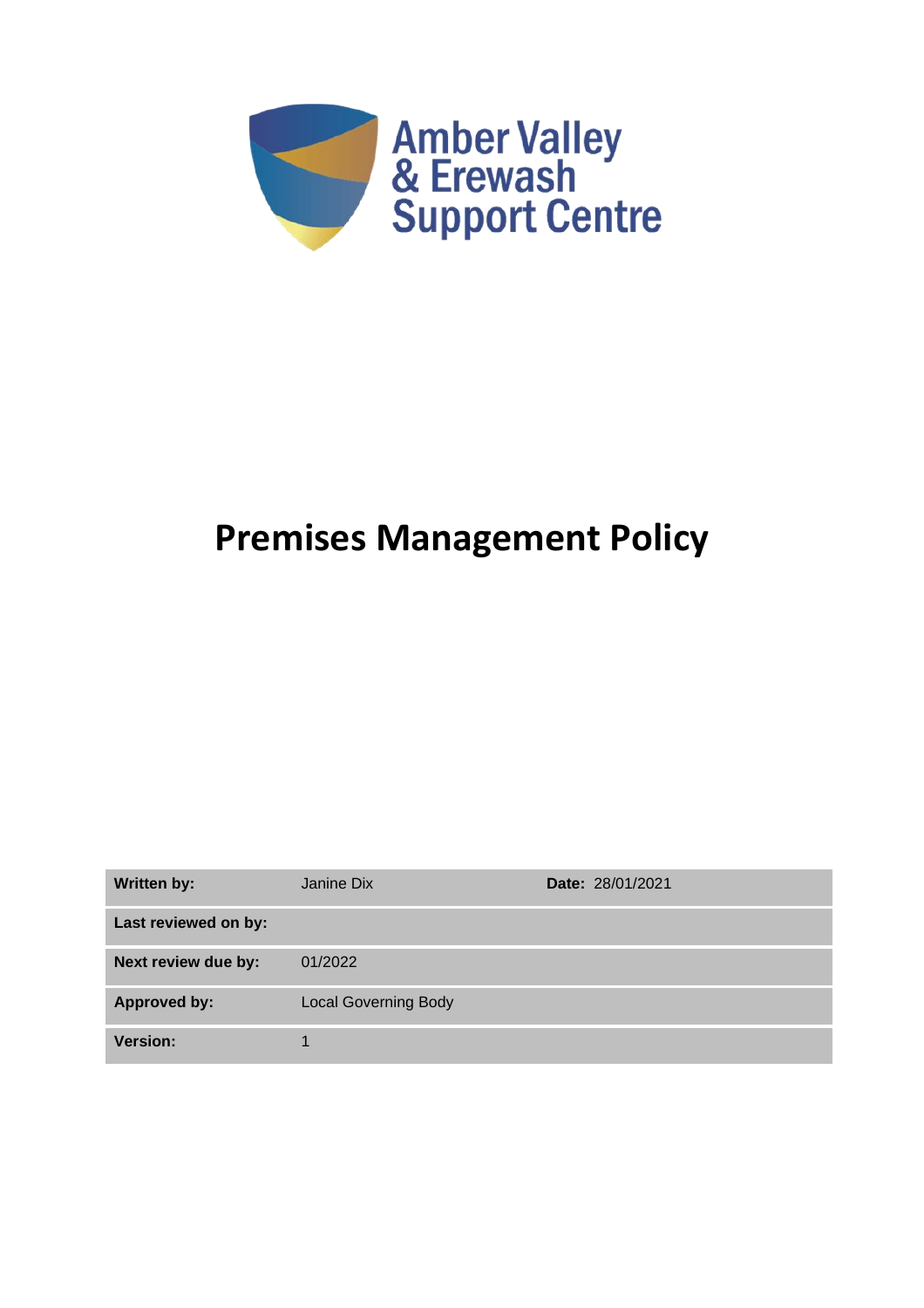# **Contents**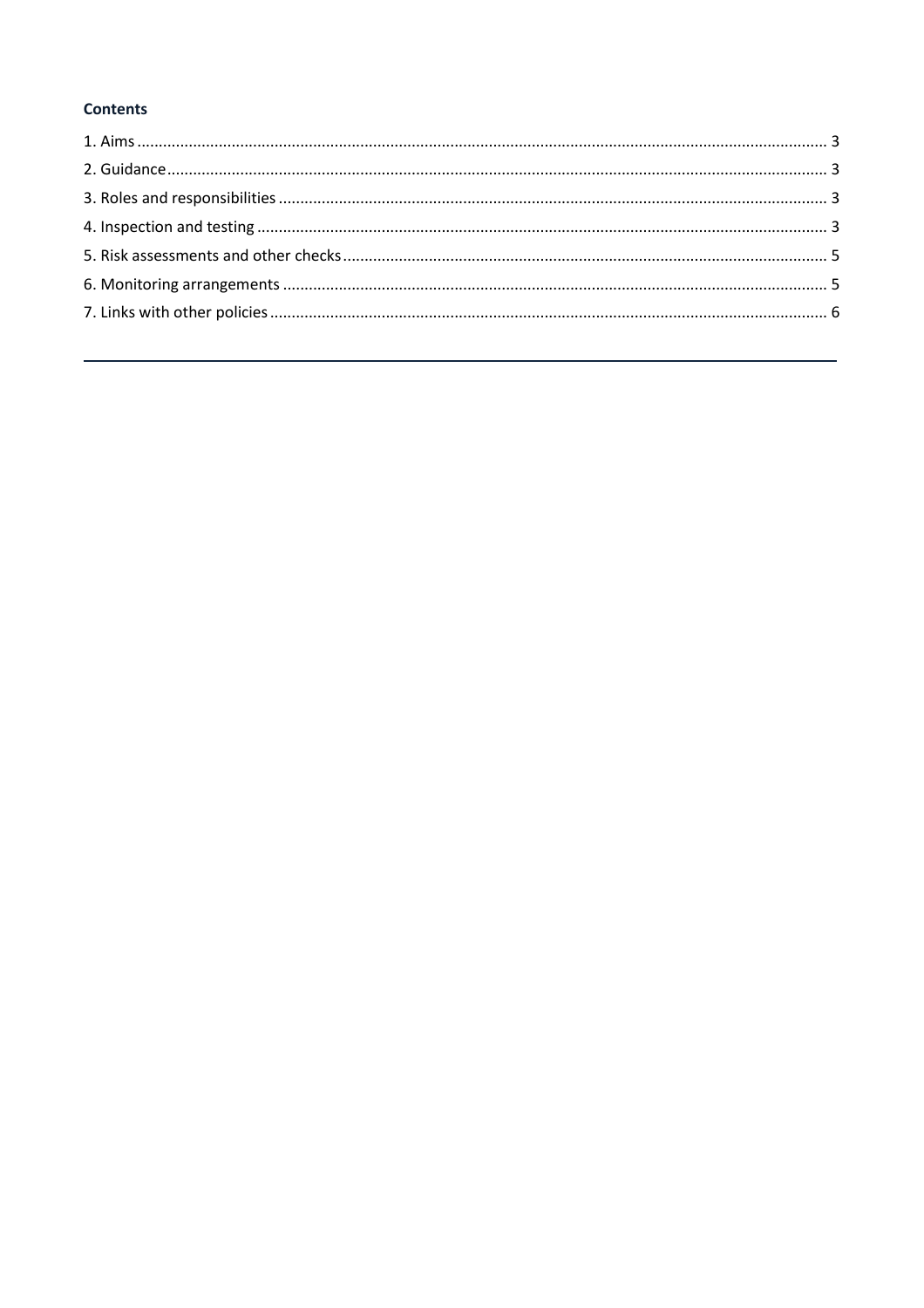## <span id="page-2-0"></span>**1. Aims**

Our academy aims to ensure that it:

- Manages its buildings and equipment in an efficient, legally compliant way
- Inspects and tests buildings and equipment regularly, taking into account statutory requirements and best practice recommendations
- Promotes the safety and wellbeing of our staff, pupils, parents and visitors through effective maintenance of buildings and equipment in accordance with the [Health and Safety at Work etc. Act 1974](https://www.legislation.gov.uk/ukpga/1974/37/contents)
- Complies with the requirements of [The Education \(Independent School Standards\) Regulations 2014](http://www.legislation.gov.uk/uksi/2014/3283/schedule/made)

## <span id="page-2-1"></span>**2. Guidance**

This policy complies with our funding agreement and articles of association. Whilst day to day management of Health and Safety can be delegated to the individual academy, the ultimate and overall responsibility for ensuring a safe and healthy environment lies with the Esteem Multi Academy Trust (EMAT) Trust Board.

## <span id="page-2-2"></span>**3. Roles and responsibilities**

The Local Governing Body has ultimate responsibility for health and safety matters in the academy but will delegate day-to-day responsibility to the Headteacher.

The Governing Body, Headteacher and Site Leads will ensure this premises management policy is properly implemented, and that tests and inspections are carried out in accordance with this policy.

The Headteacher and Site Leads are responsible for ensuring relevant risk assessments are conducted and for reporting to the Governing Body, as required.

The Site Lead is responsible for:

- $\sum$  Inspecting and maintaining the sites
- Conducting repairs and maintenance
- $\geq$  Being the first point of contact for any issues with the premises
- Conducting and keeping a record of risk assessments and incident logs related to the academy premises
- Liaising with the Headteacher about what actions need to be taken to keep the academy premises safe

This list is not intended to be exhaustive.

#### <span id="page-2-3"></span>**4. Inspection and testing**

We maintain accurate records and details of all statutory tests which are undertaken at our premises. This includes relevant paperwork and certificates.

All requirements and recommendations highlighted in inspection reports and certificates are reviewed and acted on as necessary.

As part of the records of completed works, we include the dates when the works were undertaken and the details of the individual or company who completed them, along with their qualifications/certifications and/or experience.

The table below sets out the issues we inspect, the inspection frequency, and the person responsible for checking each issue and, where appropriate, engaging a suitably qualified person to carry out inspection,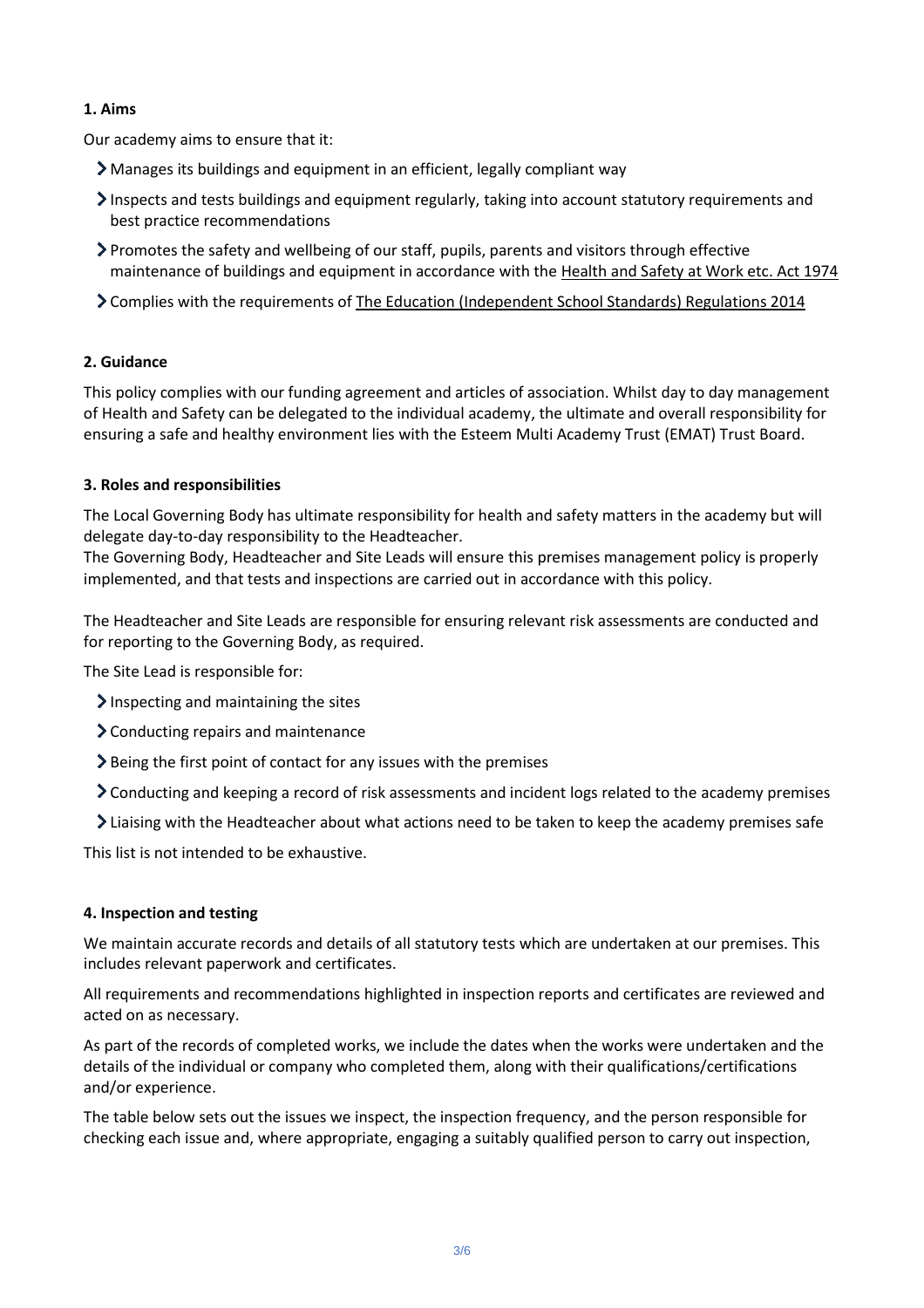testing or maintenance. It covers statutory checks as well as recommended good practice checks from relevant guidance. It is based on the [checks and testing sections of the DfE estates guidance.](https://www.gov.uk/guidance/good-estate-management-for-schools/health-and-safety)

| <b>Activity</b>                                          | <b>Undertaken</b> | <b>Contracting</b><br>managed by: | Due every:                                                          |  |  |  |
|----------------------------------------------------------|-------------------|-----------------------------------|---------------------------------------------------------------------|--|--|--|
| By:<br>Asbestos                                          |                   |                                   |                                                                     |  |  |  |
| <b>Asbestos Survey</b>                                   | Contractor        | Trust - Derbyshire                | 3 years                                                             |  |  |  |
|                                                          |                   | Asbestos Team                     |                                                                     |  |  |  |
| Asbestos visual inspection                               | School            |                                   | Year                                                                |  |  |  |
| <b>Automated Equipment</b>                               |                   |                                   |                                                                     |  |  |  |
| <b>Automatic doors</b>                                   | Contractor        | <b>Trust - Entrust</b>            | Year                                                                |  |  |  |
| Automatic gates - inspection                             | Contractor        | <b>Trust - Entrust</b>            | Year                                                                |  |  |  |
| and service                                              |                   |                                   |                                                                     |  |  |  |
| Lift service and inspection                              | Contractor        | Trust - Entrust                   | Depends on<br>manufacturer<br>recommendation - at<br>least 6 months |  |  |  |
| Lifting and handling<br>equipment - service              | Contractor        | School                            | Year                                                                |  |  |  |
| Lifting and handling                                     | Contractor        | School                            | 6 months                                                            |  |  |  |
| equipment - LOLER check                                  |                   |                                   |                                                                     |  |  |  |
| Classroom                                                |                   |                                   |                                                                     |  |  |  |
| Design & Technology<br>Machinery Inspection &<br>service | Contractor        | School                            | 6 months                                                            |  |  |  |
| Dust and Fume extraction<br>equipment                    | Contractor        | School                            | Year                                                                |  |  |  |
| PE/Gym Equipment<br>Inspection                           | Contractor        | School                            | Year                                                                |  |  |  |
| <b>Electrical and Energy</b>                             |                   |                                   |                                                                     |  |  |  |
| Display Energy Certificate                               | Contractor        | School                            | 1 year / 10 years                                                   |  |  |  |
| <b>Electrical Periodic Fixed</b><br>Wiring inspection    | Contractor        | <b>Trust - Entrust</b>            | 5 years                                                             |  |  |  |
| <b>Portable Appliance Testing</b>                        | Contractor        | School                            | Year                                                                |  |  |  |
| External                                                 |                   |                                   |                                                                     |  |  |  |
| Playground equipment<br>inspection                       | Contractor        | School                            | Year                                                                |  |  |  |
| <b>Tree Survey</b>                                       | Contractor        | School                            | 3 years                                                             |  |  |  |
| Lightning protection                                     | Contractor        | Trust - Entrust                   | Year                                                                |  |  |  |
| <b>Fire Safety and Security</b>                          |                   |                                   |                                                                     |  |  |  |
| <b>CCTV</b> Inspection                                   | Contractor        | School                            | Year                                                                |  |  |  |
| <b>Emergency Lighting Flick</b><br><b>Test</b>           | School            |                                   | Month                                                               |  |  |  |
| <b>Emergency Lighting Test</b>                           | Contractor        | Trust - Entrust                   | 6 months                                                            |  |  |  |
| Fire Alarm Service / check                               | Contractor        | Trust - Entrust                   | 6 months                                                            |  |  |  |
| Fire Alarm weekly audible<br>test                        | School            |                                   | Week                                                                |  |  |  |
| Fire Safety Risk Assessment                              | School            |                                   | Year                                                                |  |  |  |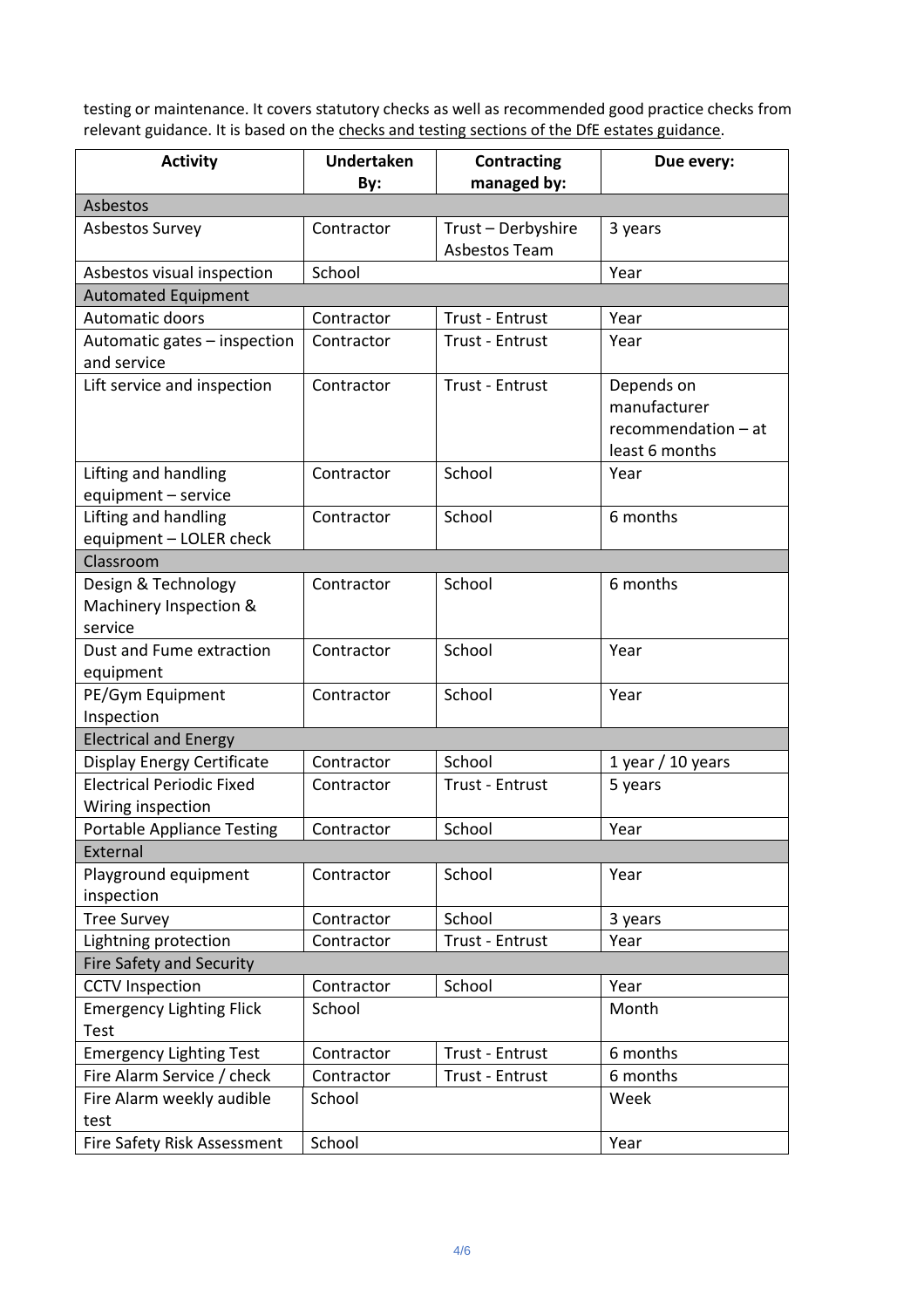| Fire Safety Risk Assessment       | Contractor | School                 | 3 years              |  |  |
|-----------------------------------|------------|------------------------|----------------------|--|--|
| (Technical)                       |            |                        |                      |  |  |
| <b>Firefighting Equipment</b>     | Contractor | School                 | Year                 |  |  |
| Inspection                        |            |                        |                      |  |  |
| Intruder Alarm Service /          | Contractor | <b>Trust - Entrust</b> | 6 months             |  |  |
| check                             |            |                        |                      |  |  |
| <b>Review of PEEPs</b>            | School     |                        | Year                 |  |  |
| Gas safety and plant              |            |                        |                      |  |  |
| Air Conditioning Service          | Contractor | Trust - Entrust        | Year - at least      |  |  |
| Air conditioning TM44             | Contractor | School                 | 5 years $-$ at least |  |  |
| certification                     |            |                        |                      |  |  |
| Gas Boiler Inspections, Gas       | Contractor | <b>Trust - Entrust</b> | Year                 |  |  |
| Tightness (CP15) &                |            |                        |                      |  |  |
| <b>Mechanical Plant Servicing</b> |            |                        |                      |  |  |
| Gas pipe pressure test            | Contractor | Trust - Entrust        | Year                 |  |  |
| Pressure vessels inspection       | Contractor | Trust - Entrust        | Year                 |  |  |
| <b>Water Hygiene</b>              |            |                        |                      |  |  |
| Legionella prevention &           | Contractor | <b>Trust - Entrust</b> | Year                 |  |  |
| <b>Water Temperature Check</b>    |            |                        |                      |  |  |
| Legionella Risk Assessment /      | School     |                        | Monthly              |  |  |
| Safety check (in-house temp       |            |                        |                      |  |  |
| checks)                           |            |                        |                      |  |  |
| Legionella Risk Assessment        | Contractor | Trust - Entrust        | 3 years              |  |  |

#### <span id="page-4-0"></span>**5. Other checks**

We also make sure further checks are made to confirm the following:

- Correct and up-to-date information is displayed in all notices
- Compliance with the Construction (Design and Management) Regulations 2015 during construction projects
- Contractors have the necessary qualifications to carry out the specified work
- Compliance with the Equality Act 2010 when making changes or alterations to a building or the external environment

#### <span id="page-4-1"></span>**6. Monitoring arrangements**

The application of this policy is monitored by the Site Leads and the Headteacher through, among other things, visual checks of the academy site and equipment.

Copies of risk assessments and paperwork relating to any checks are kept in the site offices.

<span id="page-4-2"></span>This policy will be reviewed by Janine Dix every year. At every review, the policy will be shared with the Headteacher and approved by the Local Governing Body.